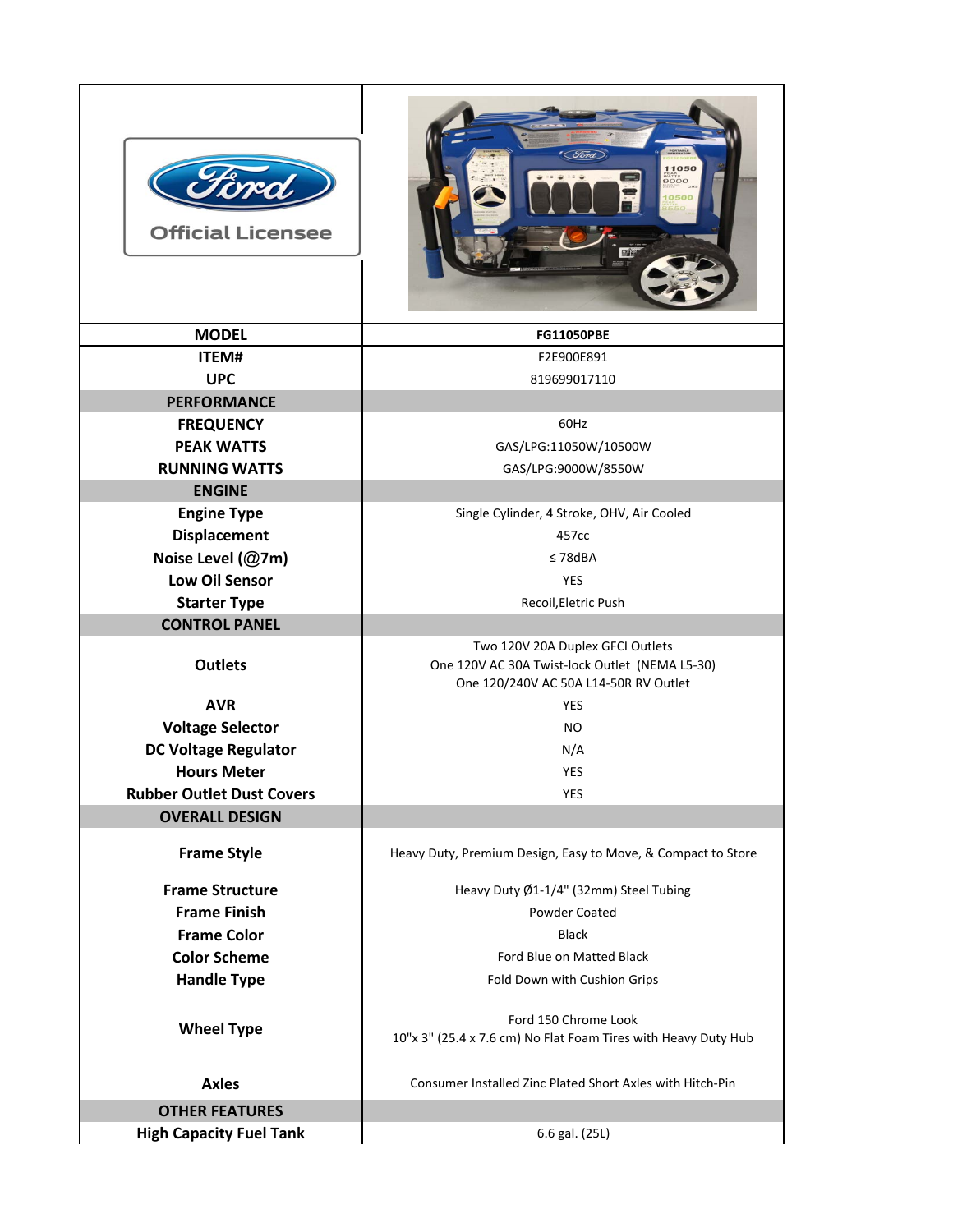| Typical Run time @ 50% Load           | 9.5hrs.                                                          |
|---------------------------------------|------------------------------------------------------------------|
| <b>Fuel Gauge</b>                     | YES                                                              |
| <b>Battery Type</b>                   | 14AH                                                             |
| <b>ACCESSORIES</b>                    |                                                                  |
| <b>Quick Start Guide</b>              | <b>YES</b>                                                       |
| <b>Manuals</b>                        | User Instruction & Engine Manual                                 |
|                                       | Includes Spark Plug T Wrench, 10mm Combination Wrench & Phillips |
| <b>Tool Pouch</b>                     | <b>Screw Driver</b>                                              |
|                                       | funnel                                                           |
| <b>Engine Oil</b>                     | Included 10W30 38oz. (1.1L) with Oil Spout Cap                   |
| <b>CERTIFICATIONS</b>                 |                                                                  |
| <b>CSA</b>                            | YES                                                              |
| EPA3                                  | YES                                                              |
| <b>CARB</b>                           | <b>NO</b>                                                        |
| <b>PACKAGING</b>                      |                                                                  |
| <b>Gross Weight</b>                   | 101kg                                                            |
| <b>Carton Type</b>                    | Color Box                                                        |
| <b>Outside Dimensions (L x W x H)</b> | 820*580*575mm                                                    |
| <b>ISTA3A</b>                         | <b>NO</b>                                                        |
| <b>SHIPPING</b>                       |                                                                  |
| 40HQ Qty.                             | 180                                                              |
| <b>WARRANTY</b>                       |                                                                  |
| Labor                                 | 1 Year Limited                                                   |
| <b>Parts</b>                          | 2 Years Limited                                                  |
|                                       |                                                                  |
|                                       |                                                                  |
|                                       |                                                                  |
|                                       |                                                                  |
|                                       |                                                                  |
|                                       |                                                                  |
|                                       |                                                                  |
|                                       |                                                                  |
|                                       |                                                                  |
|                                       |                                                                  |
|                                       |                                                                  |
|                                       |                                                                  |
|                                       |                                                                  |
|                                       |                                                                  |
|                                       |                                                                  |
|                                       |                                                                  |
|                                       |                                                                  |
|                                       |                                                                  |
|                                       |                                                                  |
|                                       |                                                                  |
|                                       |                                                                  |
|                                       |                                                                  |
|                                       |                                                                  |
|                                       |                                                                  |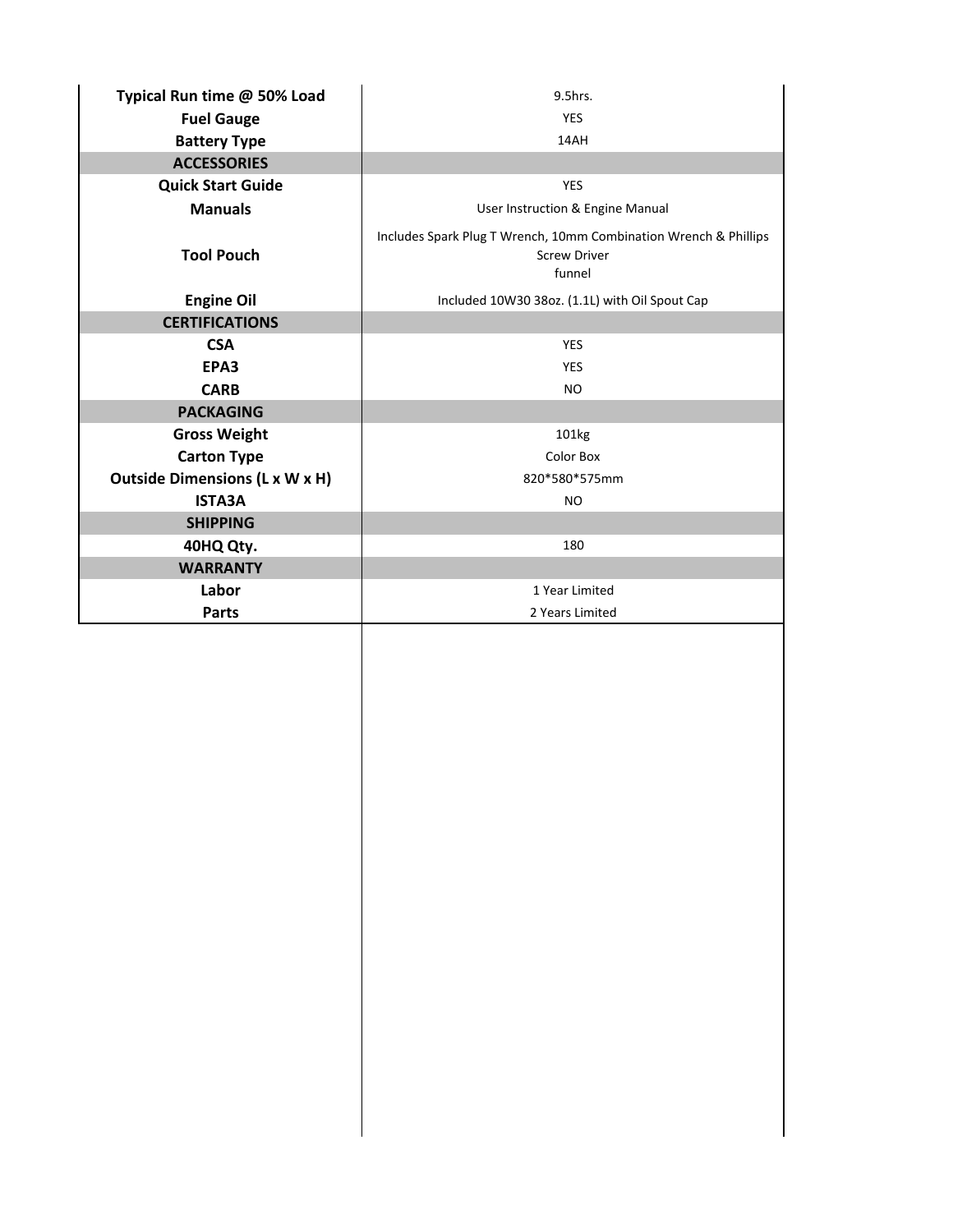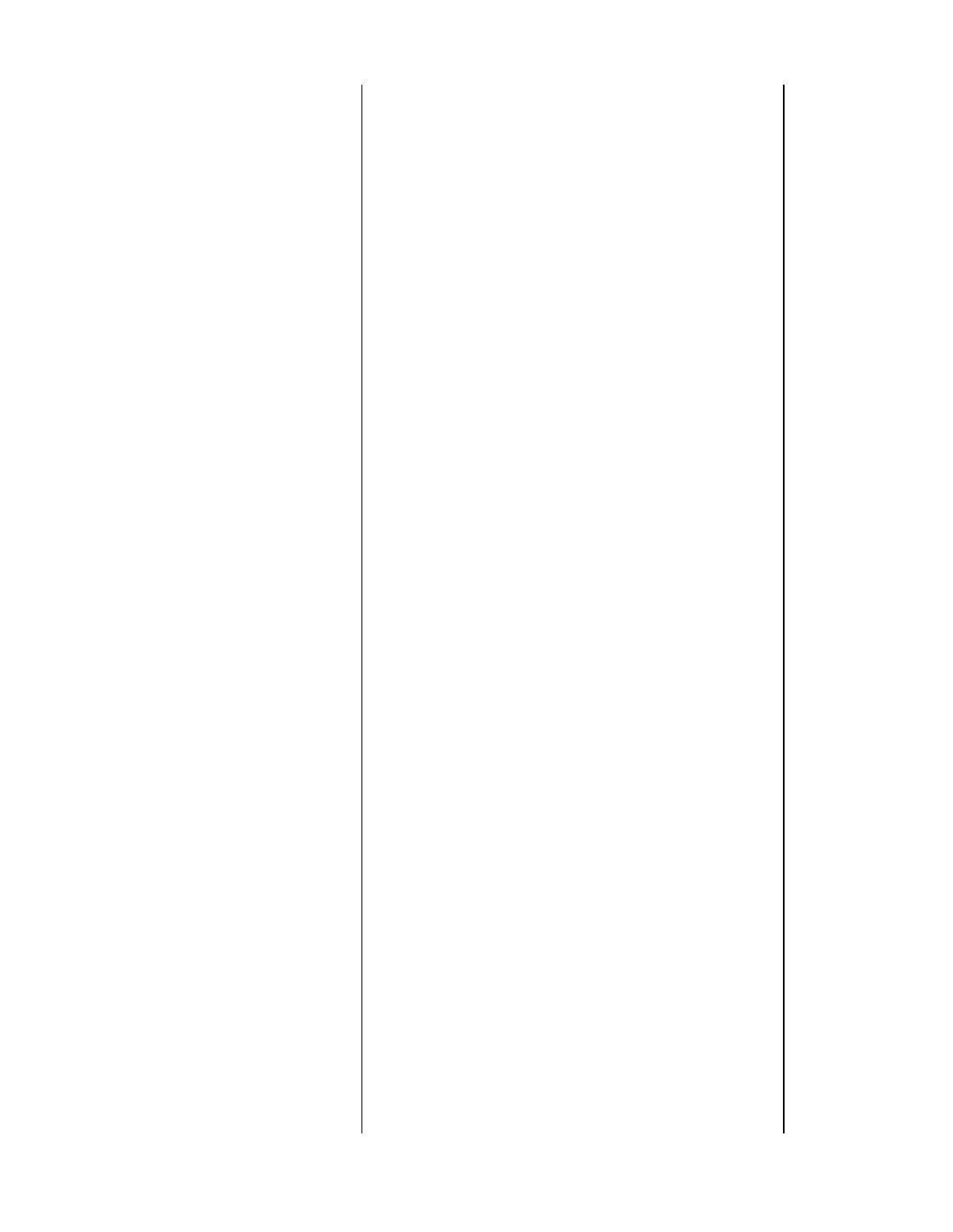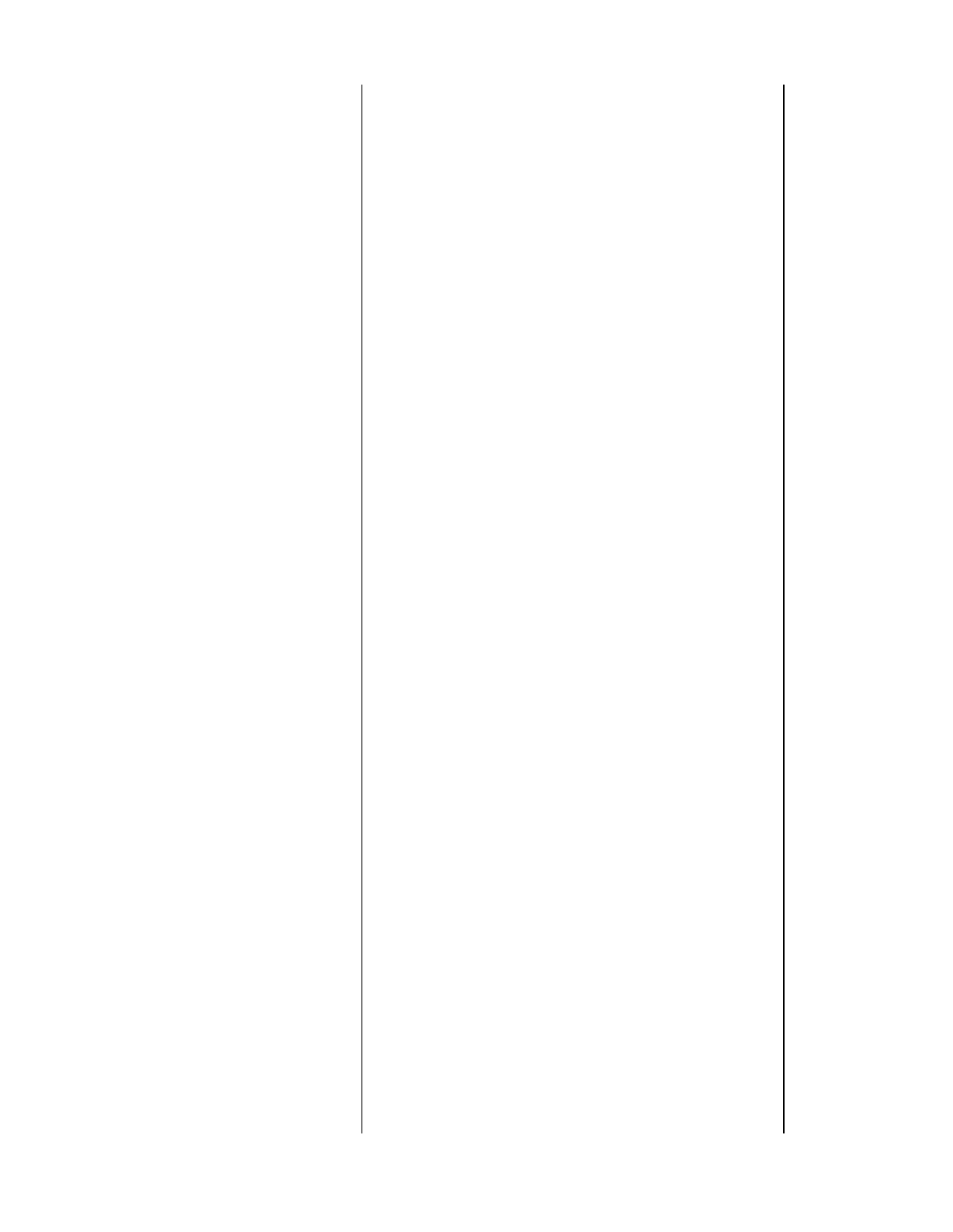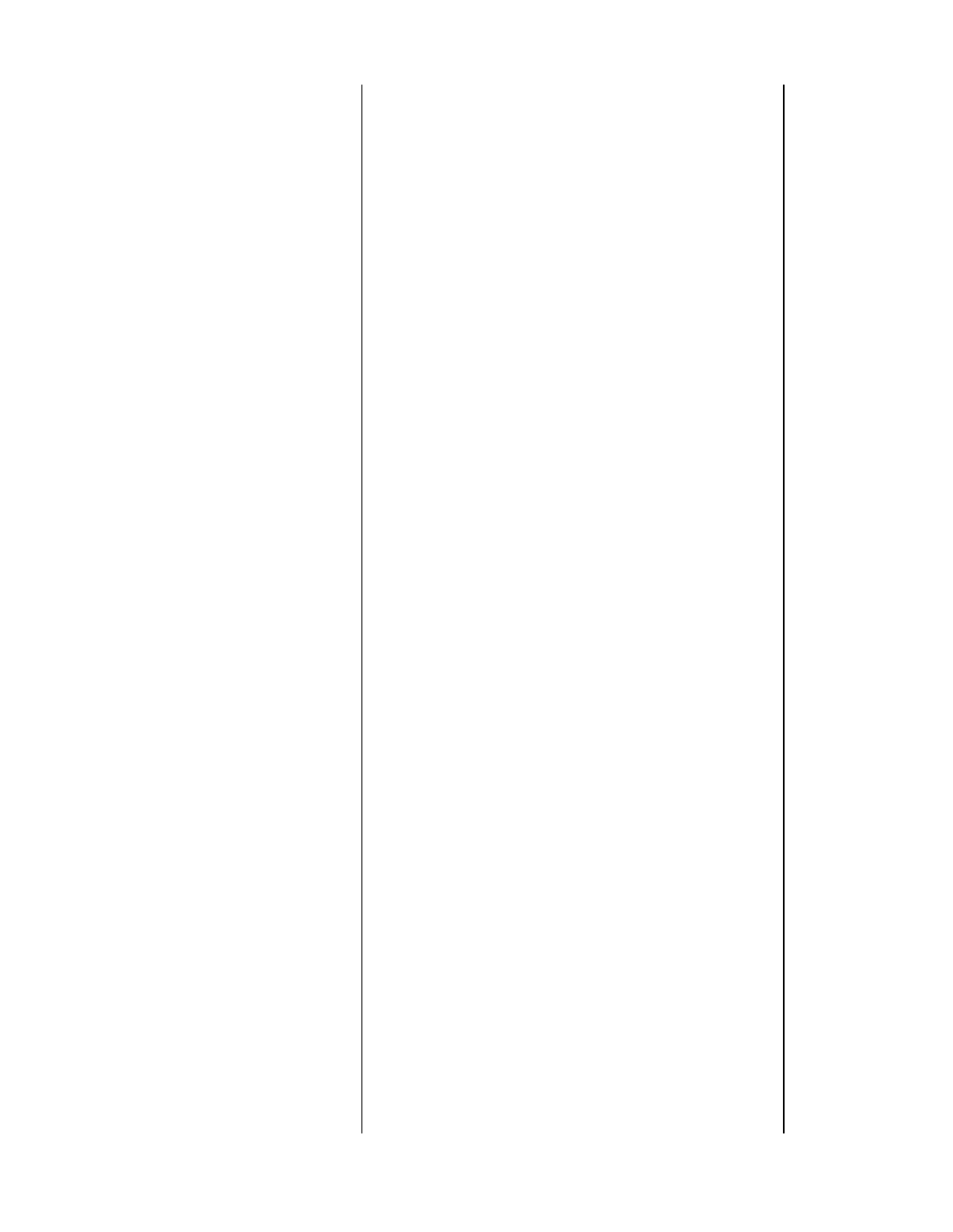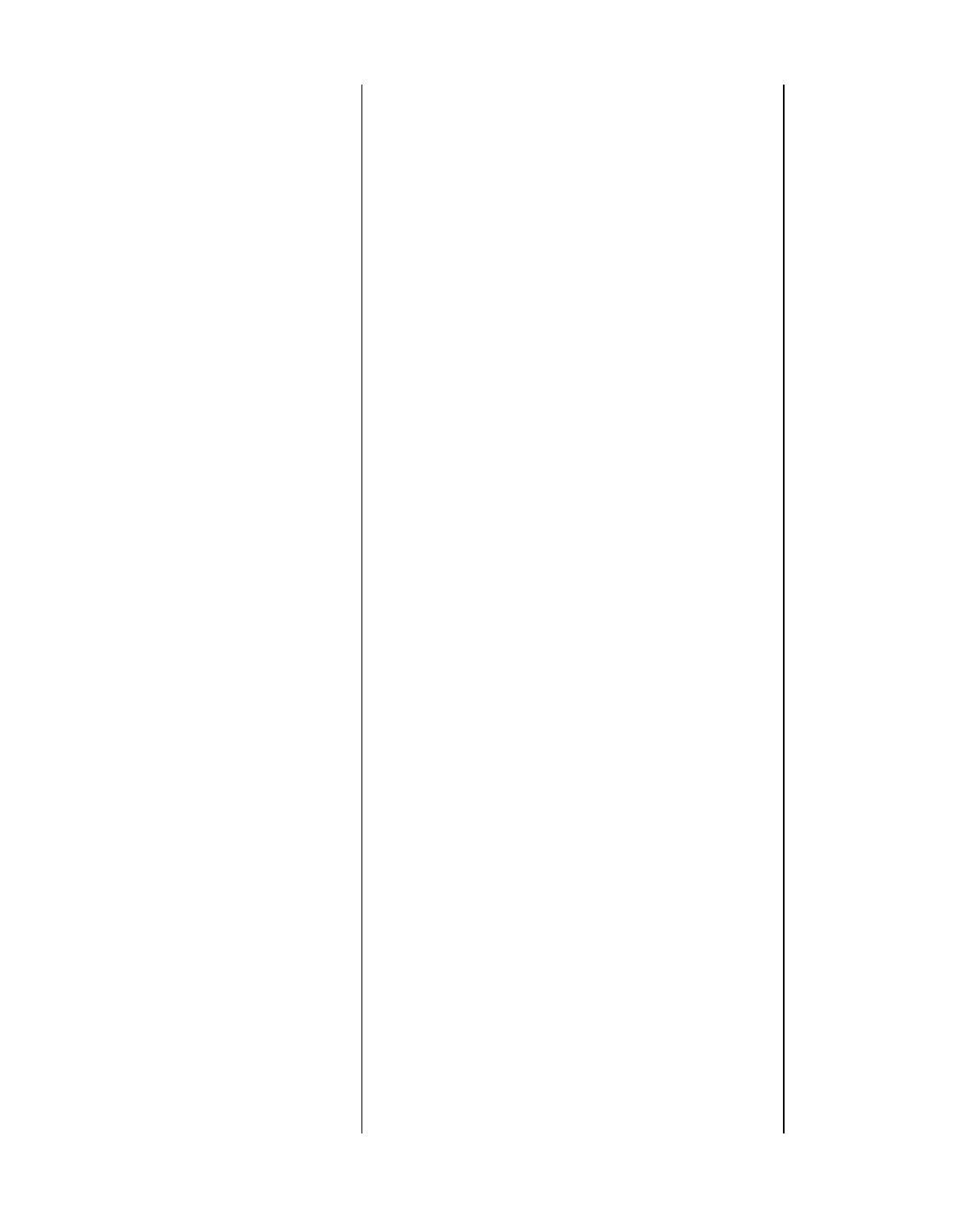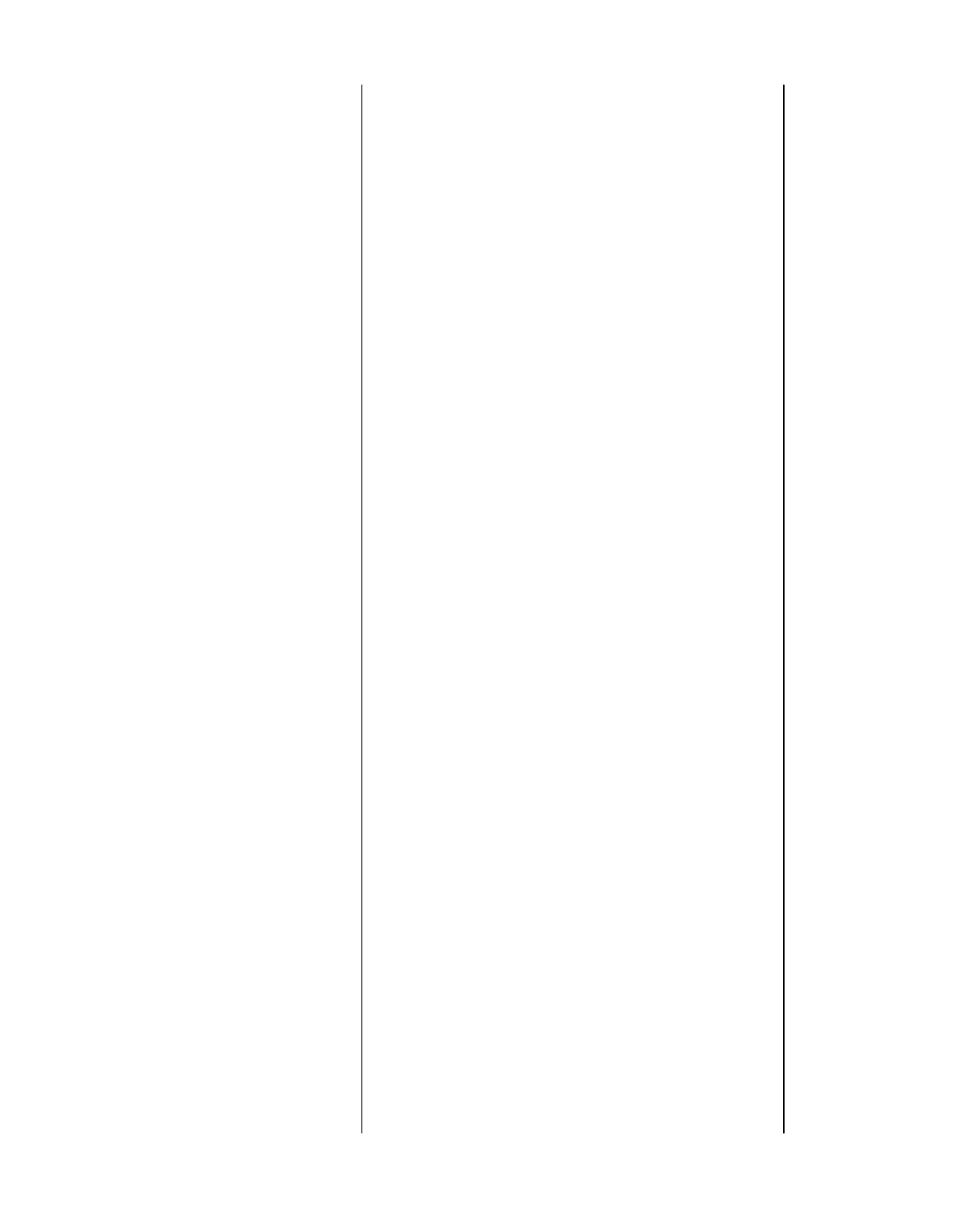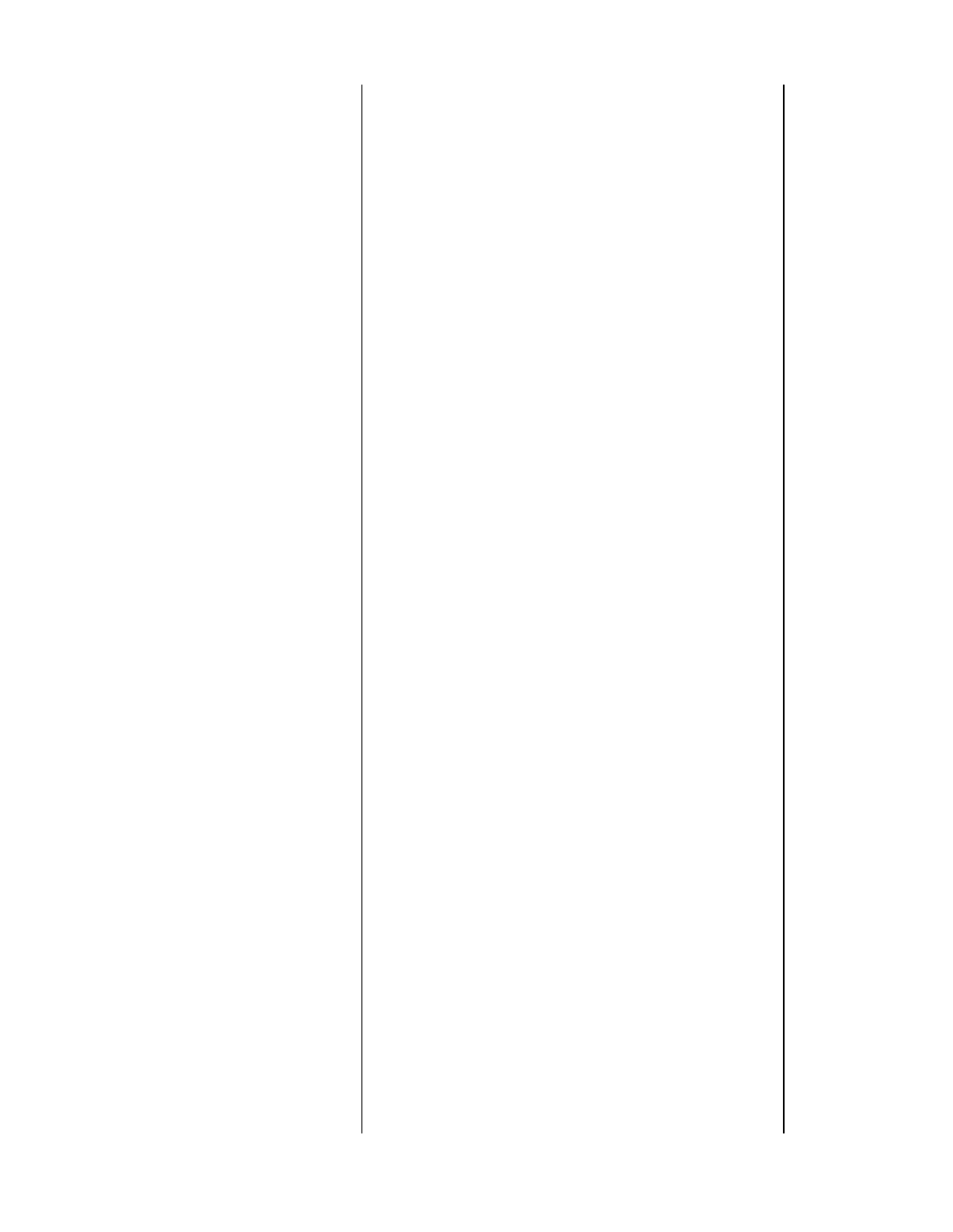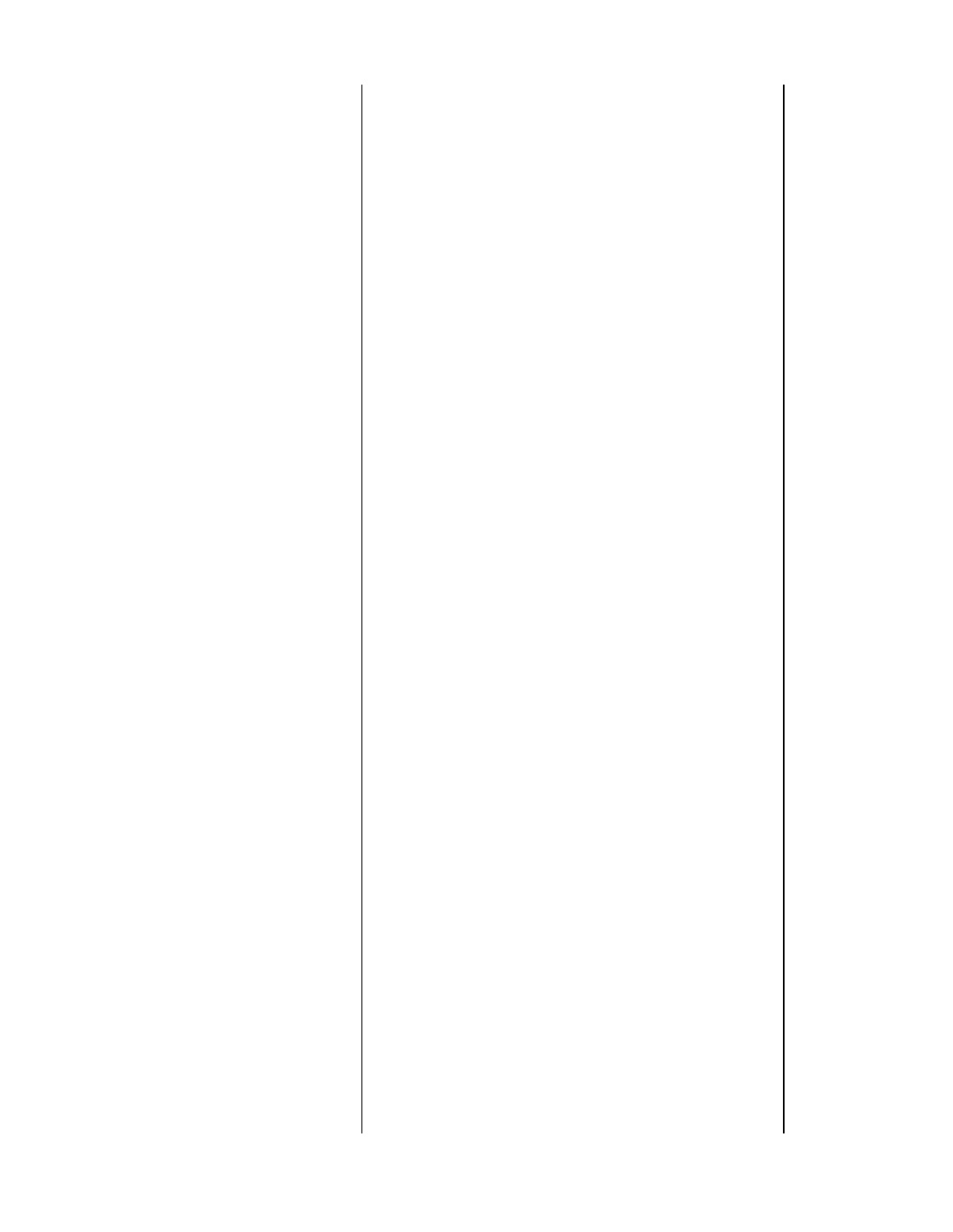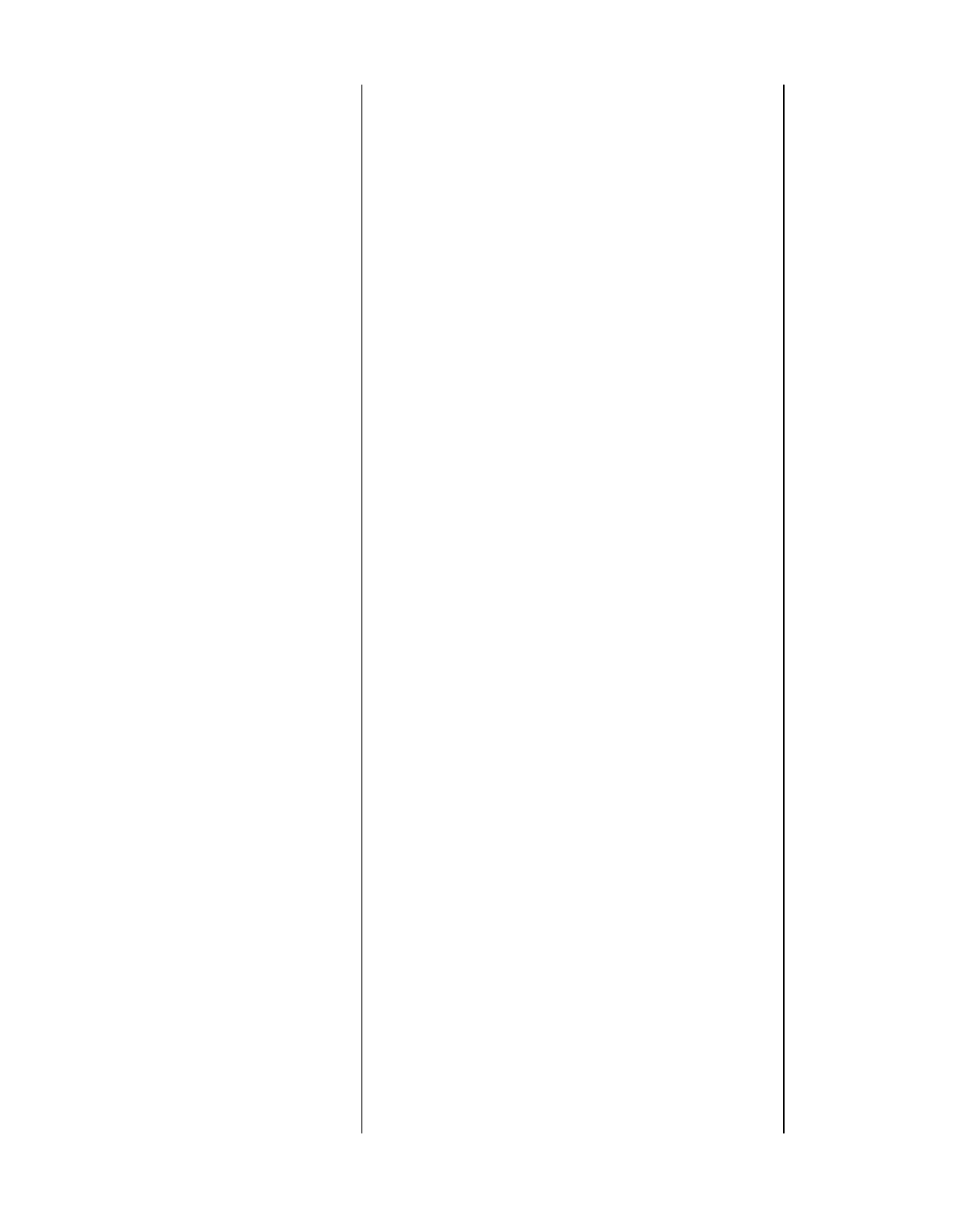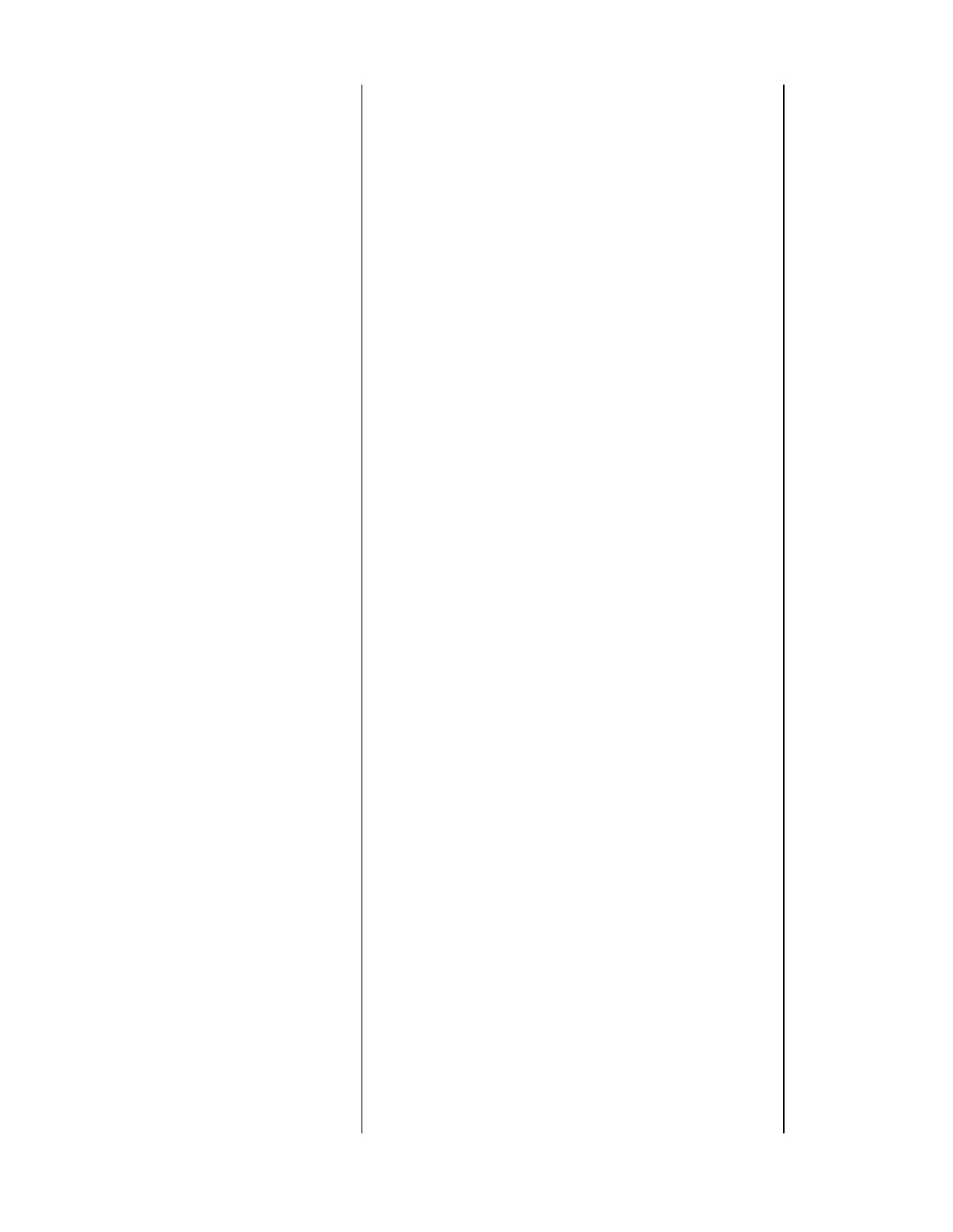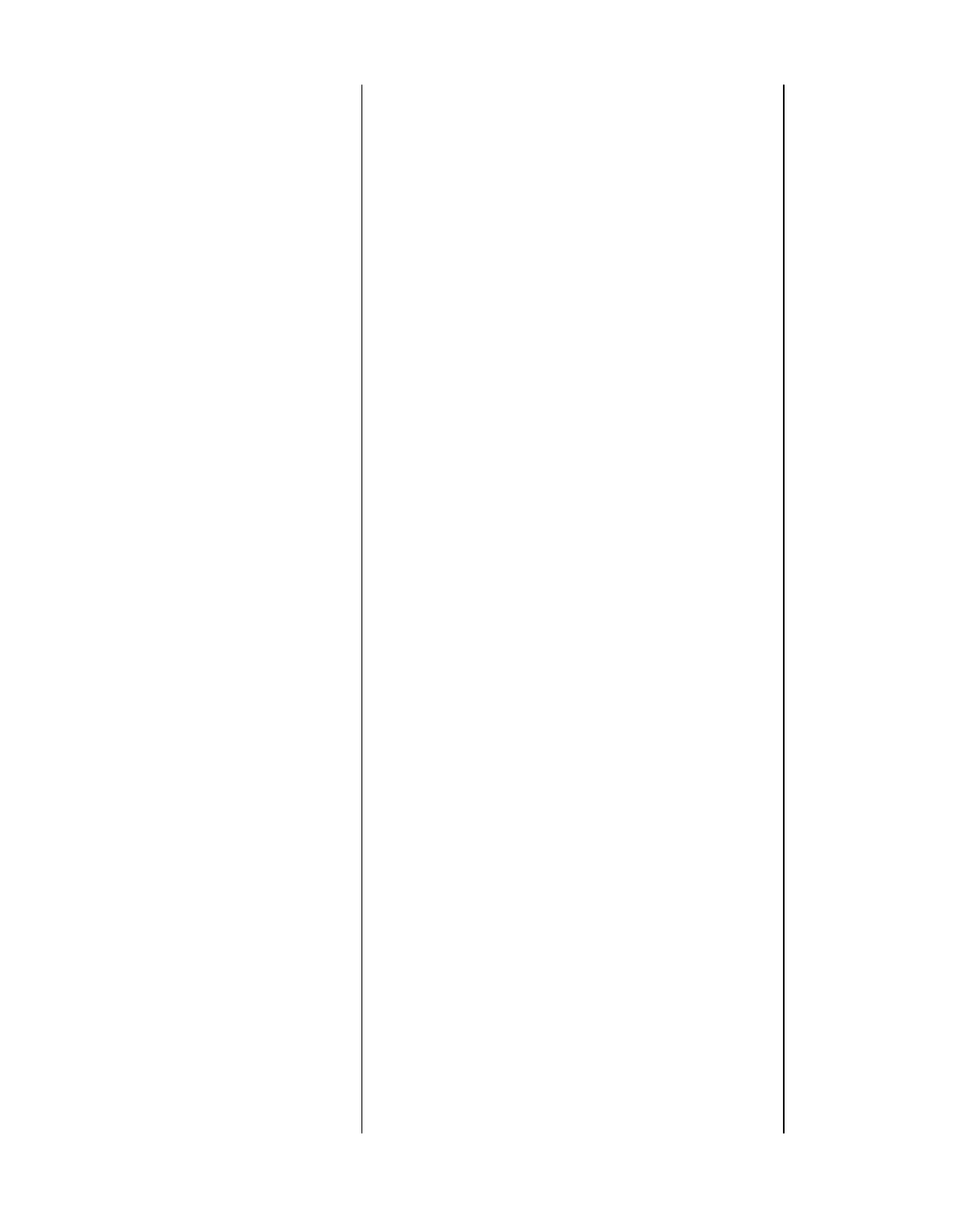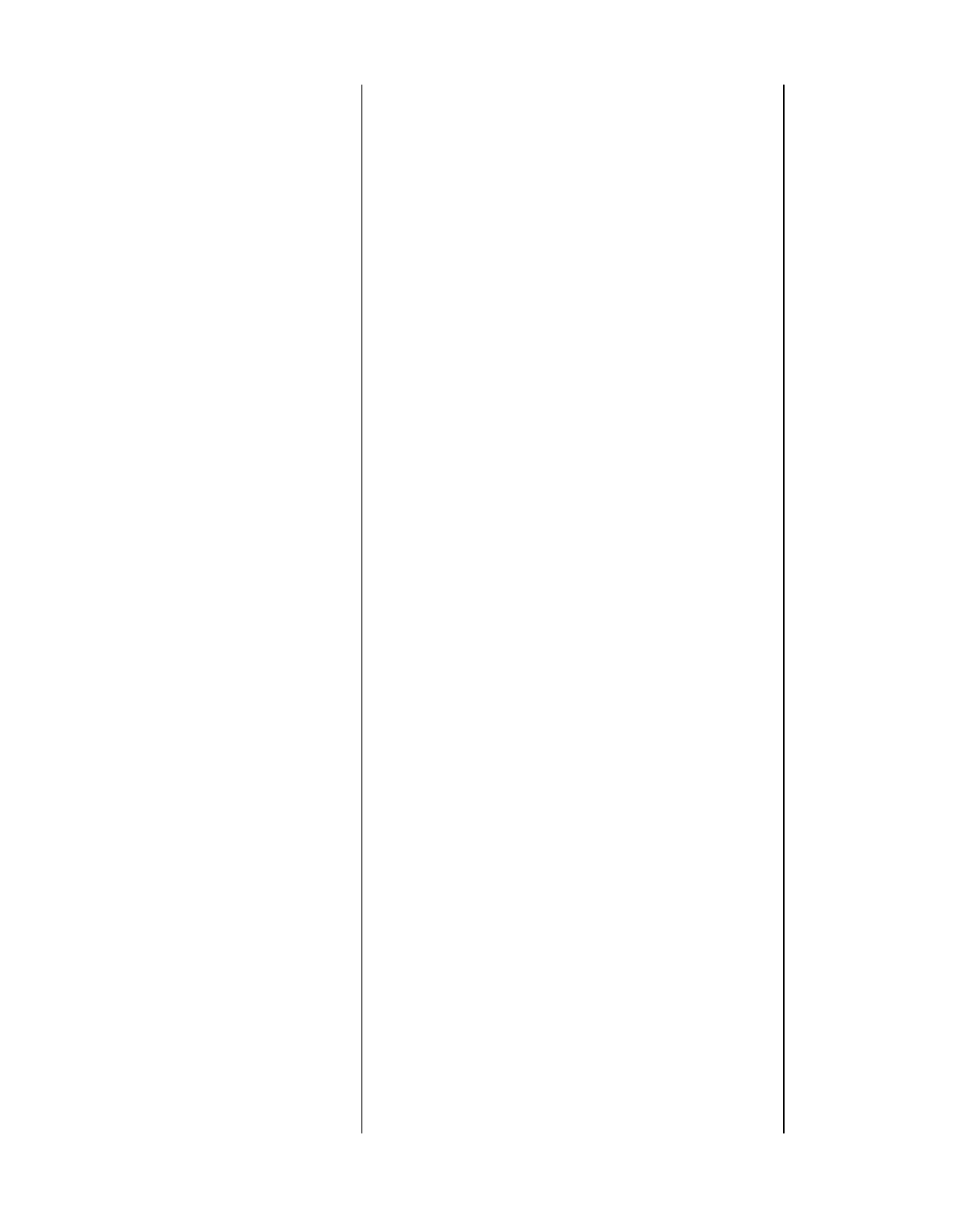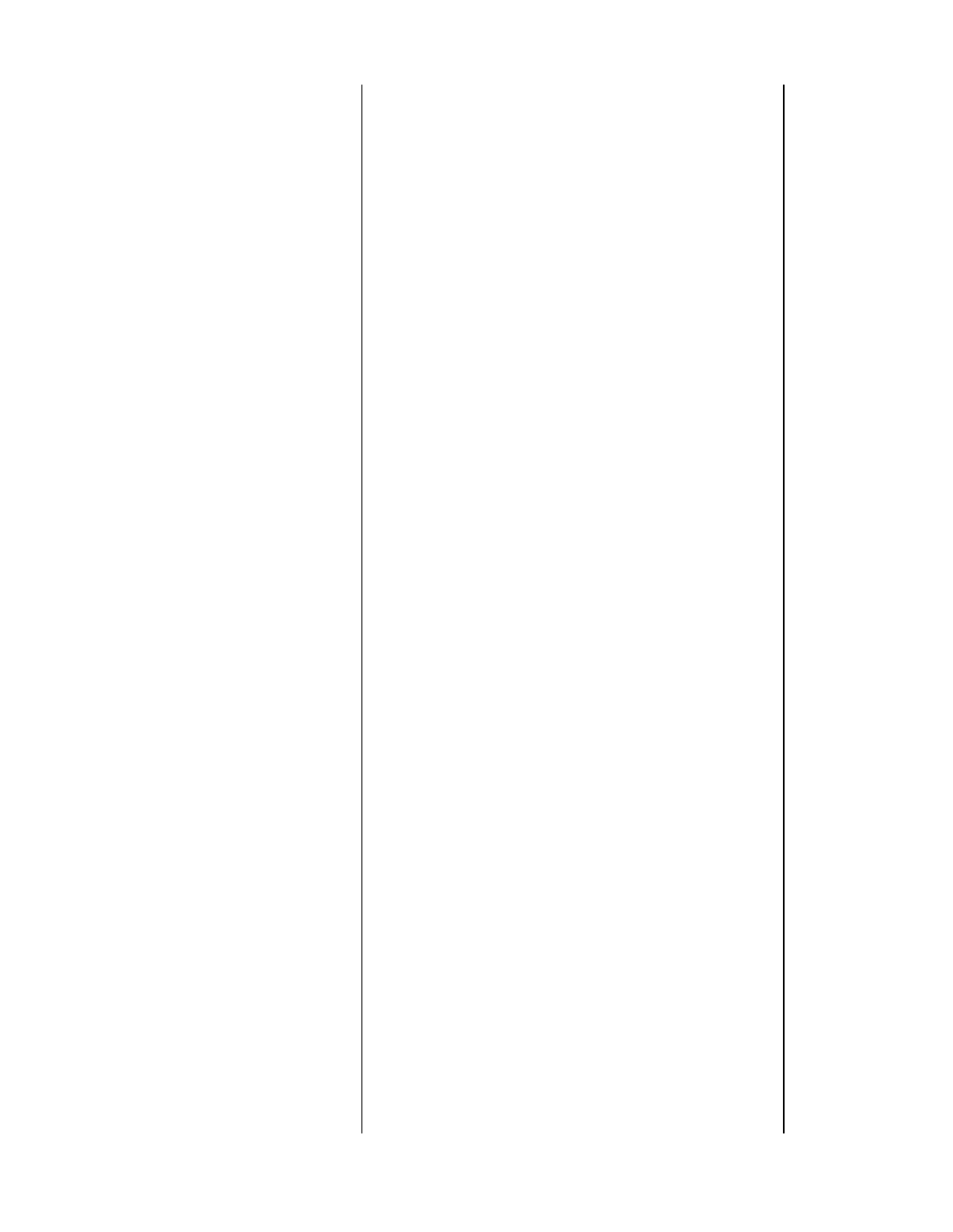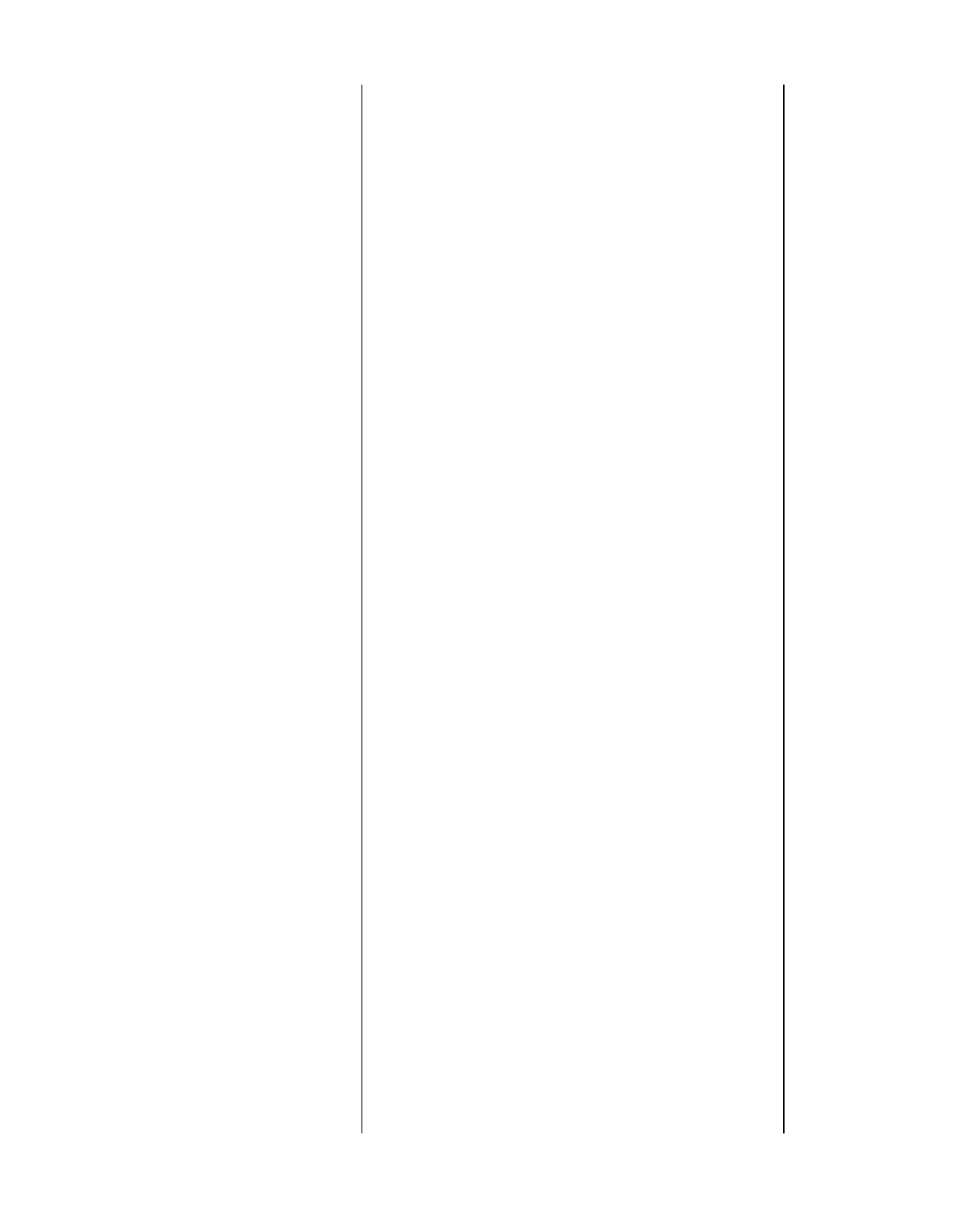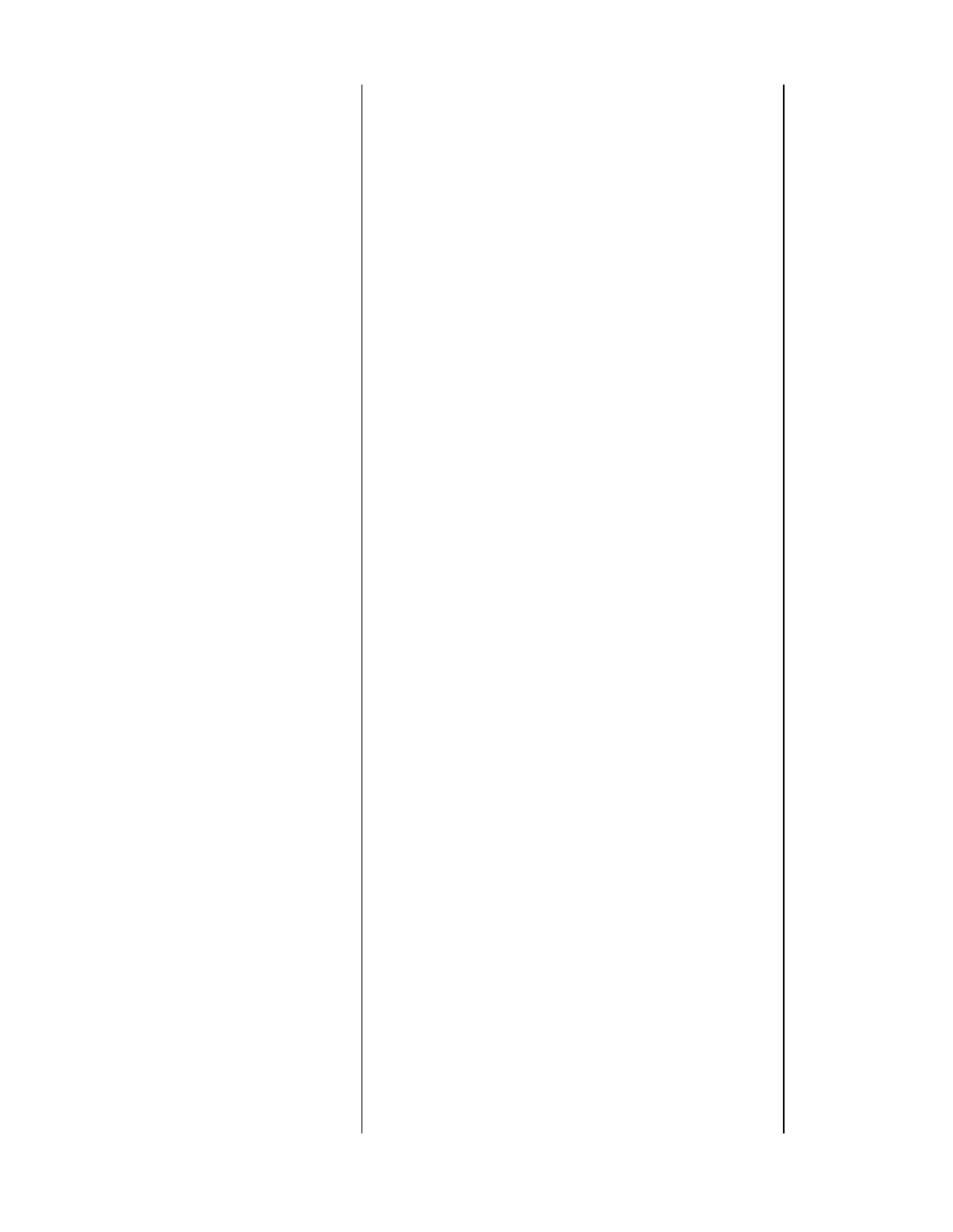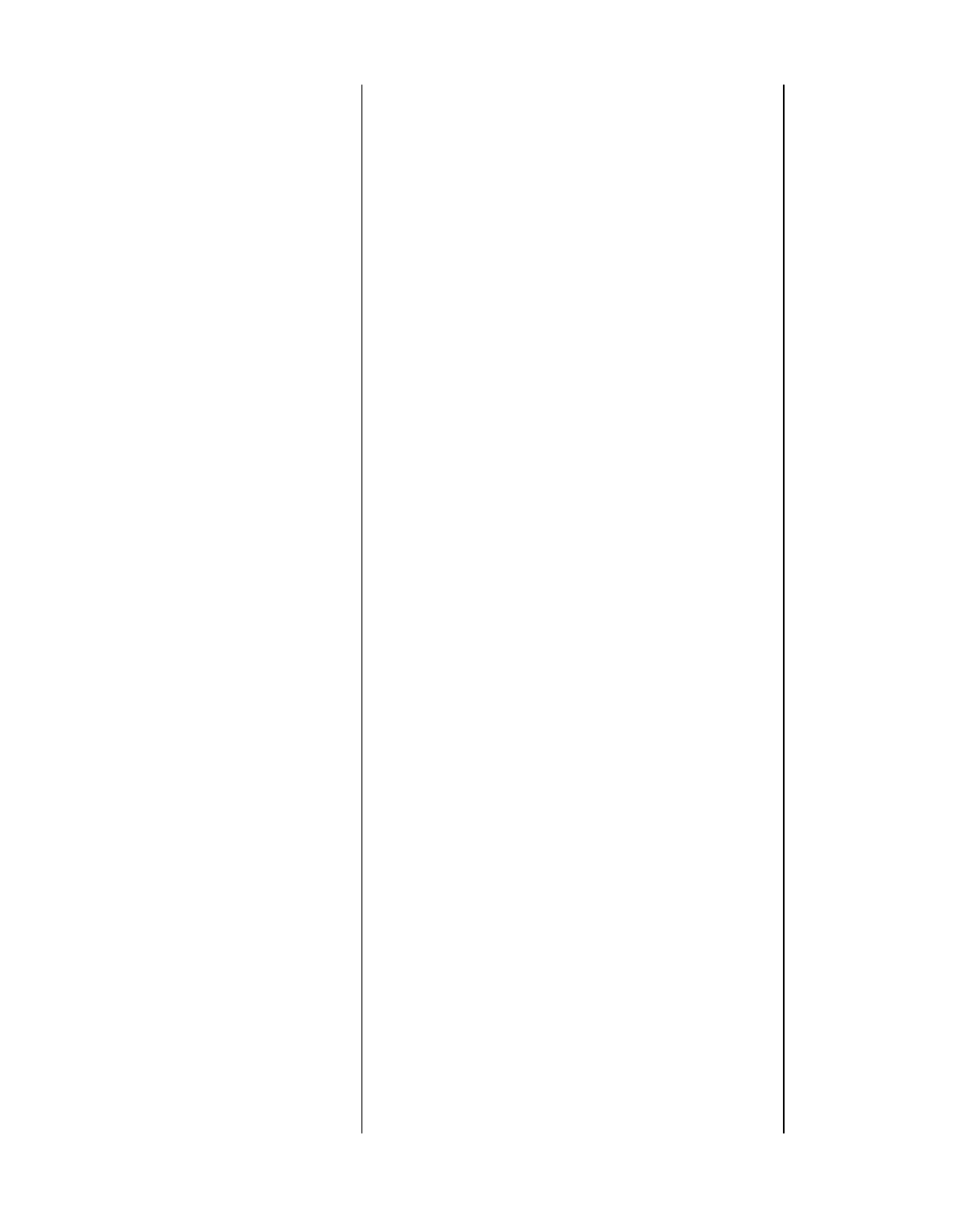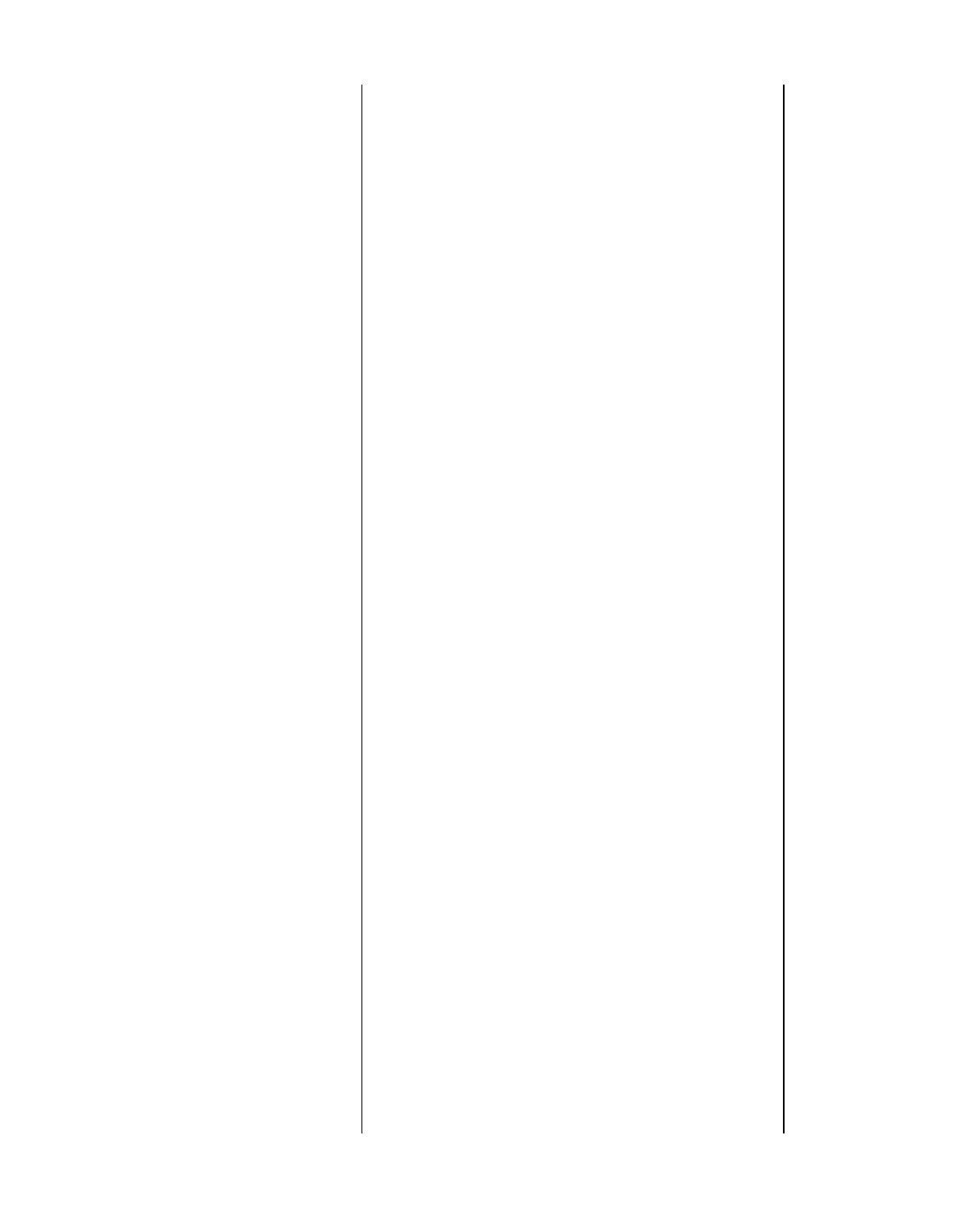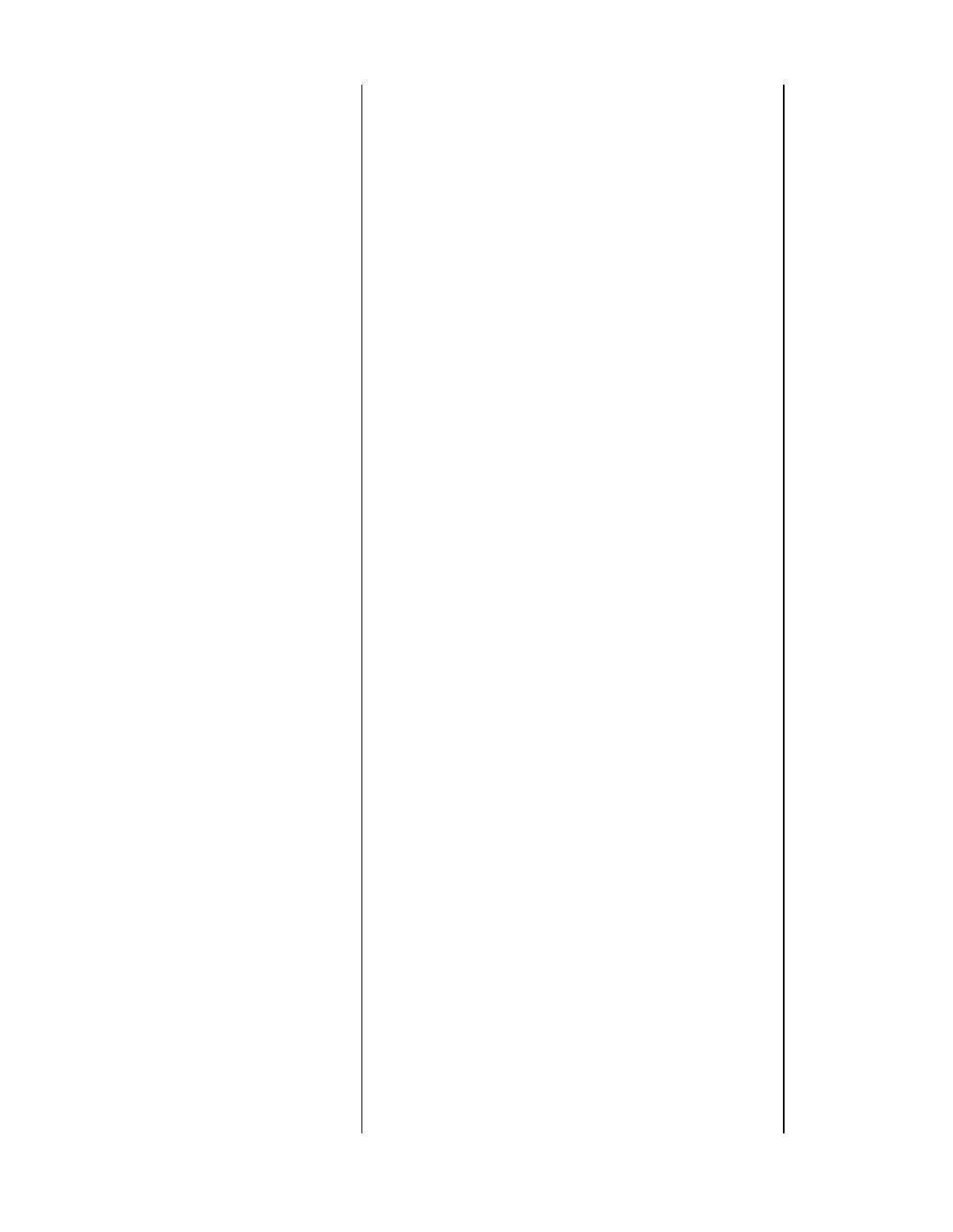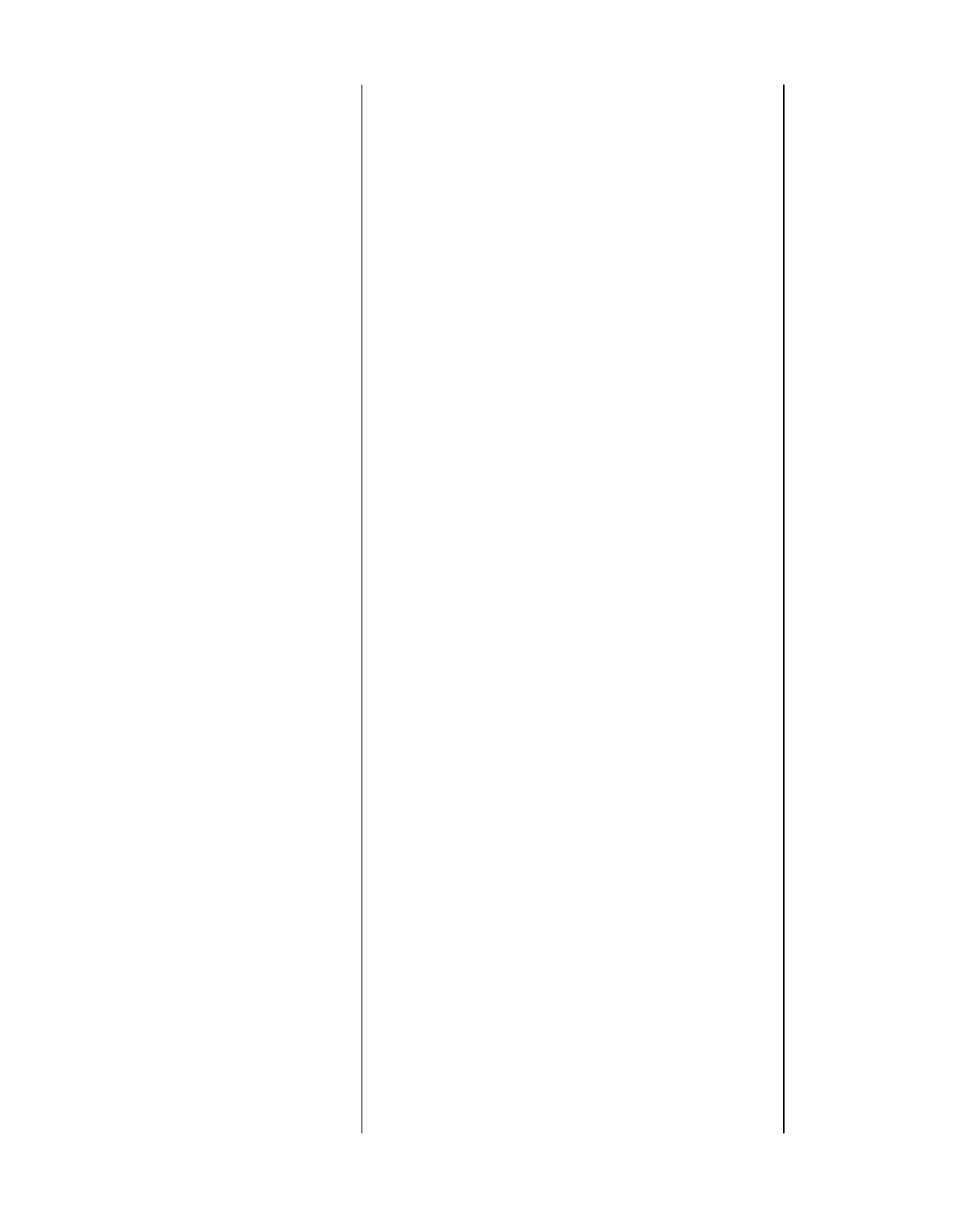